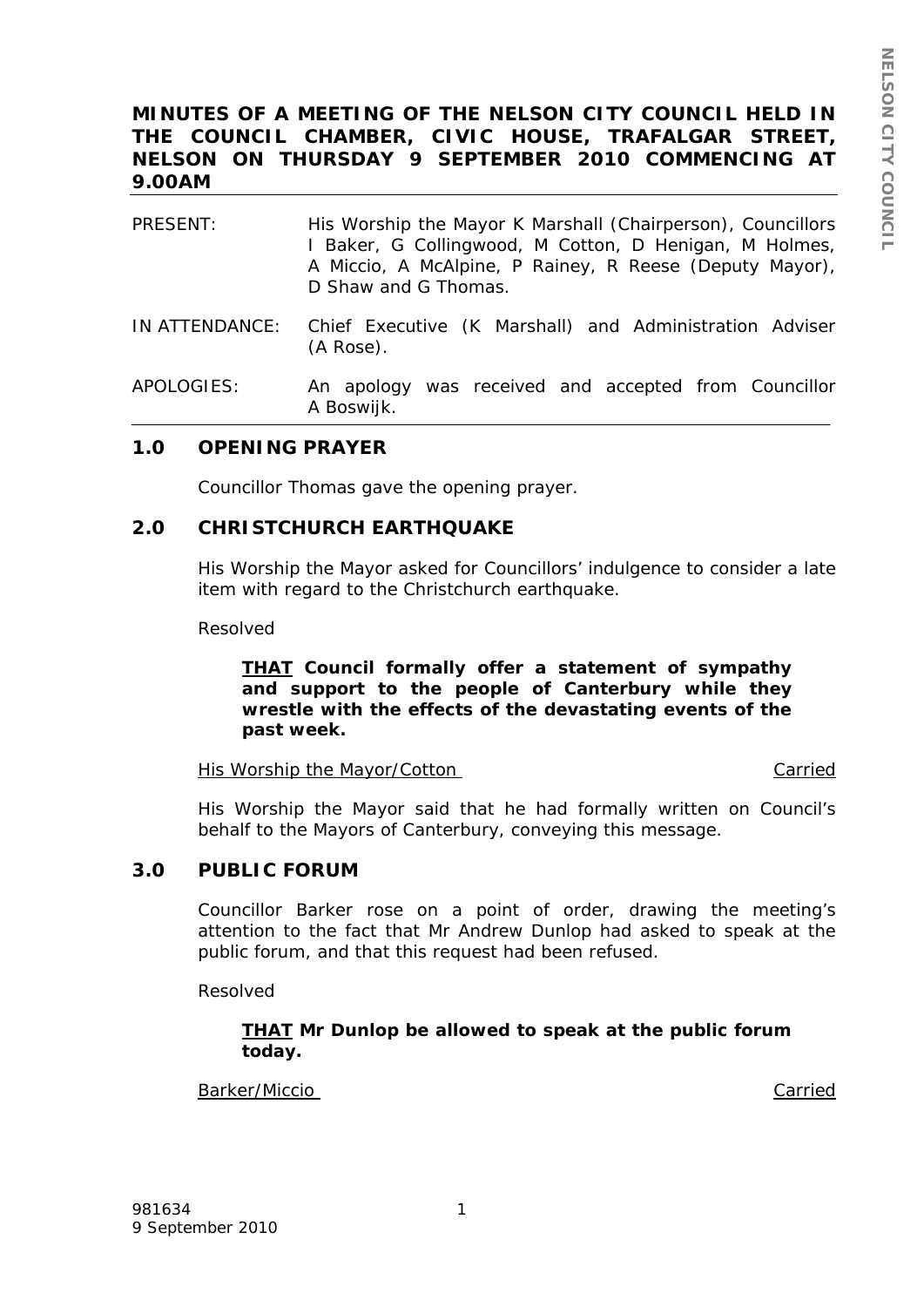## **3.1 Condition of Banks giving access to 226-242 St Vincent Street**

Mr Nigel McFadden and Mr Brendan Monk, supported by the Reverend Felicity Whitcombe and Duncan McNabb, addressed the meeting regarding the condition of the access way serving 226-242 St Vincent Street.

Mr McFadden said that the entrance way was also the turning head for St Vincent Street. The bank is unstable and collapses from time to time, and these collapses are cleared up by the Council, he said.

He explained that the entranceway was on road reserve and Council does no maintenance to the bank or the turning head. The residents served by this access way have been advised by Council that private access ways are the responsibility of the owners, however, if the access way is brought up to a standard, the Council could take it over.

Residents, he said, had raised \$24,000 and have got a lot of voluntary help promised for the work. They are requesting a working partnership with Council to resolve this issue.

Mr Brendan Monk gave a powerpoint presentation which showed pictures of the area and highlighted the dilemma.

Mr Monk and Mr McFadden then answered Councillors' questions. They confirmed they were open to discussion about a targeted rate being set to finance the work, but indicated that there were a lot of residents served by the entrance way that would have to be brought into any agreement.

They said that there was no legal body or society of the residents currently set up to deal with this problem, and they confirmed that they had not had any formal examination of the bank by a geotechnical engineer.

His Worship the Mayor thanked Mr Monk and Mr McFadden for the presentation.

## **3.2 Nelson Region Gateway Sculpture Project (Haulashore Island)**

Agenda pages 1-16 refer.

Mr Andrew Greenhough presented to the Council a draft scope of the Haulashore Island Project that had been produced by the Nelson Sculpture Trust. He also tabled maps of Haulashore Island, indicating a potential site for the sculpture, and later in the meeting tabled copies of letters of support that had been received from the key stakeholders; including most of the local iwi, Port Nelson Ltd, Nelson Airport Ltd, New Zealand Transport Agency and the Department of Conservation.

The Manager of Strategy and Planning confirmed that Council's Kaihautu, Mr Mullen, had spoken to Ngati Toa and representatives of that iwi have also confirmed that they support the proposal.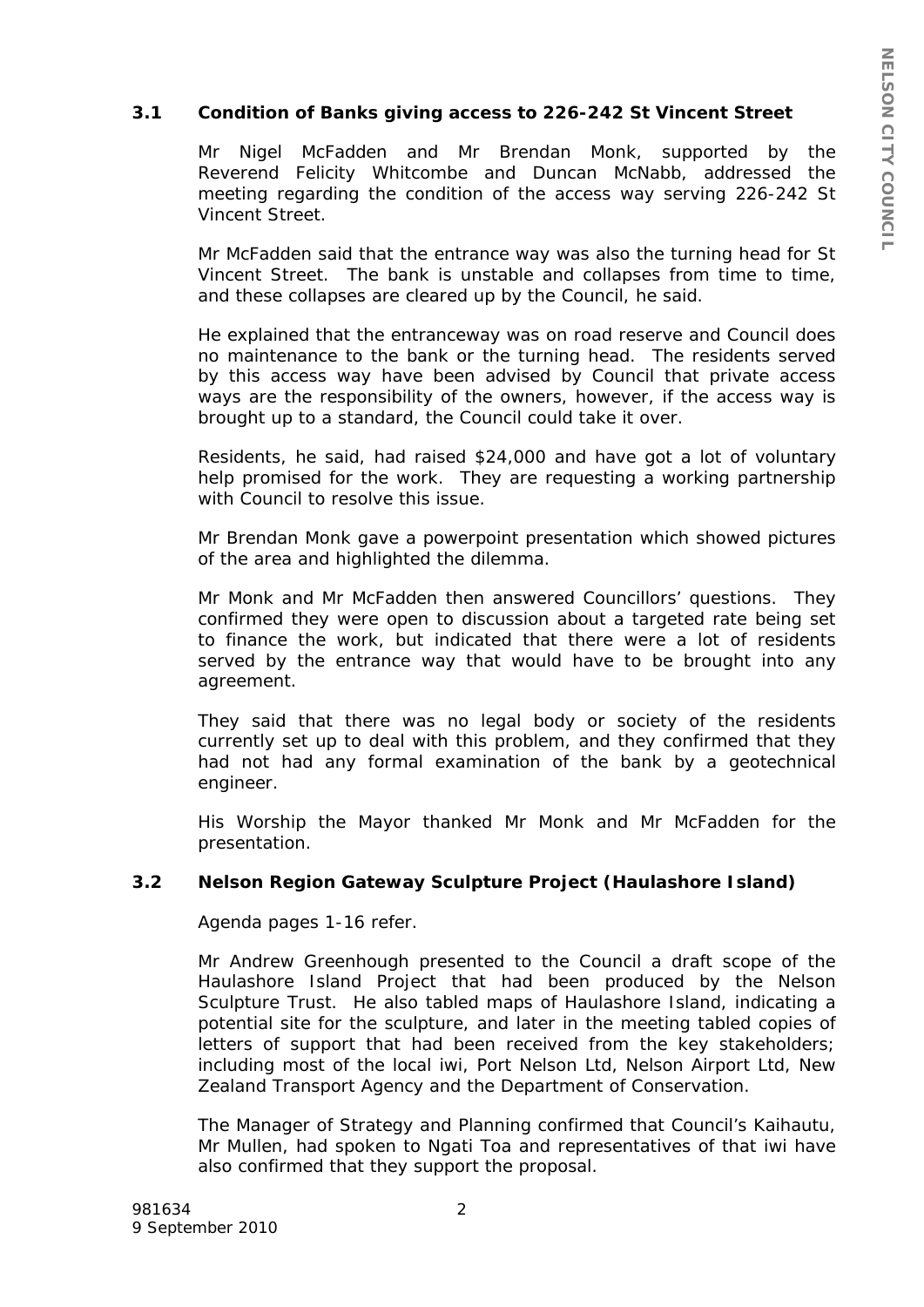In answer to a question, Mr Greenhough said that he had consulted the Tasman District Council on this proposal.

In answer to another question, he said that with regard to a resource consent for the current proposal, no risk assessment as yet had been carried out.

His Worship the Mayor thanked Mr Greenhough for his presentation.

## **3.3 Splash – Festival of Fountains**

Mr Mark Holmes addressed the Council regarding the proposal for Splash – the Festival of Fountains, and tabled an information sheet explaining the project and its vision.

In his presentation he was joined by Mr Chris Short, a member of the Steering Group for Splash.

He said Splash was looking for Council support for this initiative in principle. He said the sort of support it was hoped Council would provide would be to accept the gift of a suitable winning fountain each year, providing a site for its permanent location and meeting the ongoing operations and maintenance cost for these fountains.

It would also be requested that the services of the Council's Art Selection Panel be made available to assist with the judging of entries each year. He said that a submission to this effect will be made to next year's Draft Annual Plan, and any Council support will be used as leverage to help secure sponsor funding.

His Worship the Mayor thanked Mr Holmes and Mr Short for the presentation.

## **3.4 Montgomery Square Upgrade**

Mr Andrew Dunlop spoke on his concern regarding the proposed Heart of Nelson Montgomery Square Upgrade. He referred to a public consultation meeting held the night before, where objections were raised by local businesses surrounding the Montgomery Square to the loss of 24 car parks, and the costs of this upgrade.

Mr Dunlop read a brief submission on this subject, and tabled it.

His Worship the Mayor thanked Mr Dunlop for his submission.

## **4.0 CONFIRMATION OF MINUTES**

Resolved

*THAT the minutes of a meeting of the Nelson City Council, held on Thursday 26 August 2010, be confirmed as a true and correct record.* 

McAlpine/Miccio Carried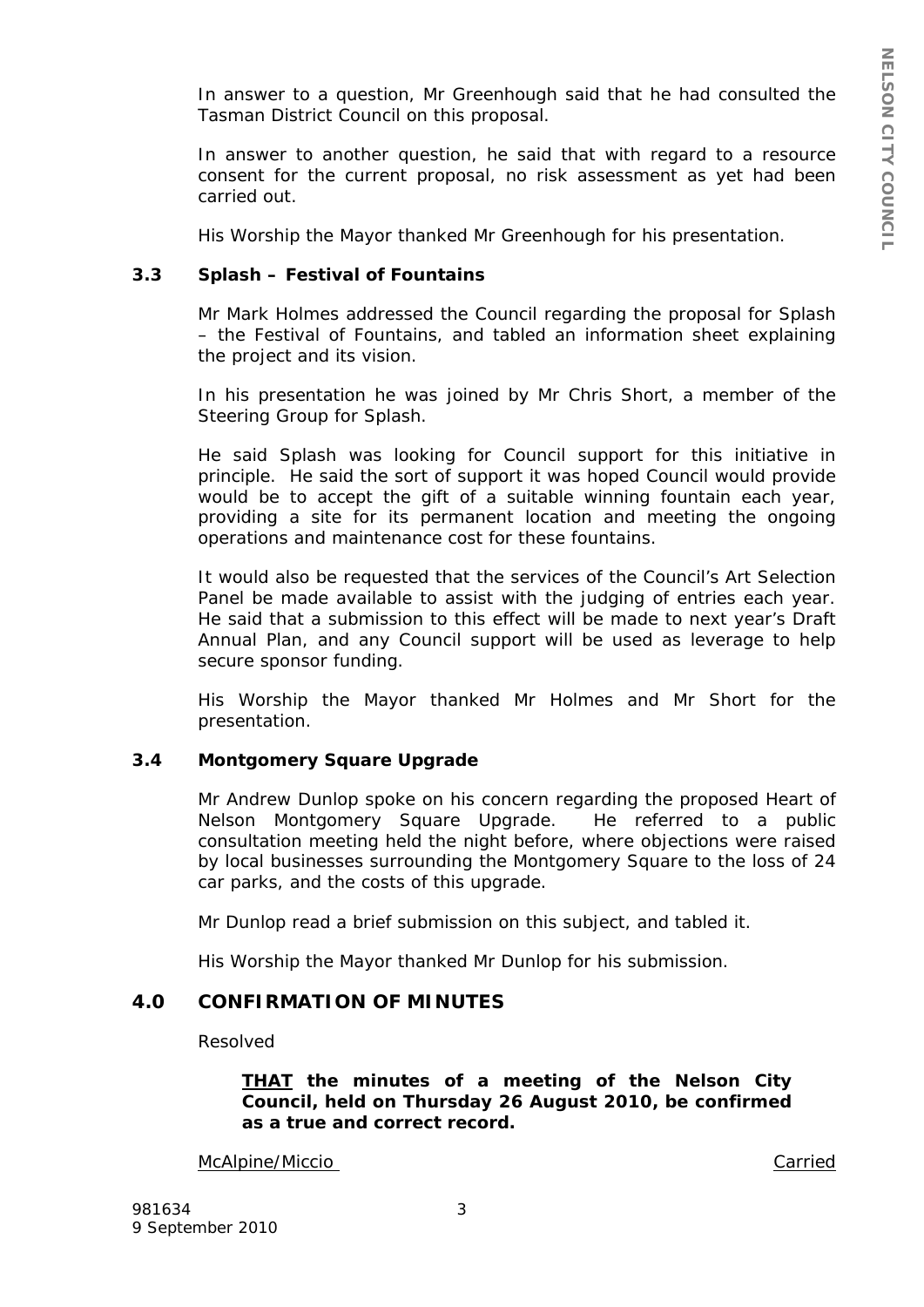Attendance: The meeting adjourned for morning tea from 10.10am until 10.20am.

# **5.0 NOTICE OF MOTION**

A Notice of Motion from Councillors Collingwood, Cotton, Miccio and Barker regarding the changes to the layout of the Montgomery Car park and expenditure for such work, Agenda page 25 refers.

The Chief Executive advised that as well as the Notice of Motion, he had received a requisition for an Extraordinary Meeting of Council to discuss the Notice of Motion, but had advised those who had requested the Extraordinary Meeting that it would be better and more efficient to consider the issue at this meeting and this had been agreed to.

The Chief Executive advised Council that the Motion as stated if passed would result in either the whole of Council's Annual Plan deliberations and resulting rating resolution being set aside, or as having no effect at all as there were no specific resolutions regarding Montgomery Square. Furthermore, revoking that Council's resolutions regarding the draft annual plan had no effect as these were infact overtaken by the adopting of the annual plan proper.

He had further advised Council that the intent of their Notice of Motion was still clear, and that was to stop work on the Montgomery Square Upgrade.

In answer to a question, it was confirmed that under Standing Orders (12.5) a Notice of Motion may be altered by the mover.

Councillor Barker explained that the main driver behind the Notice of Motion was the process as has been followed or not followed with regard to the Montgomery Car park upgrade. In particular, he said, Councillors were concerned at the loss of 24 car parks, the lack of consultation there had been with elected members, and the lack of consultation with the public, particularly the affected property owners and businesses.

Councillor Barker said last night's meeting had shown that there was real concern about the reduction of car parks around the City. He stated that 132 car parks had been lost in Nelson over the last few years due to such things as tree planting, crossings, etc. He said that the majority of those at the consultation public meeting the previous evening had shown they want no more car parks to be lost in Montgomery Square.

He also questioned whether the upgrade was a priority expenditure for Council at this time, and generally explained the intent of the Notice of Motion.

Proposed Councillor Miccio, seconded Councillor Cotton

*THAT all work on Montgomery Square related to the Heart of Nelson project be stopped, and the issue be redebated by the incoming Council.*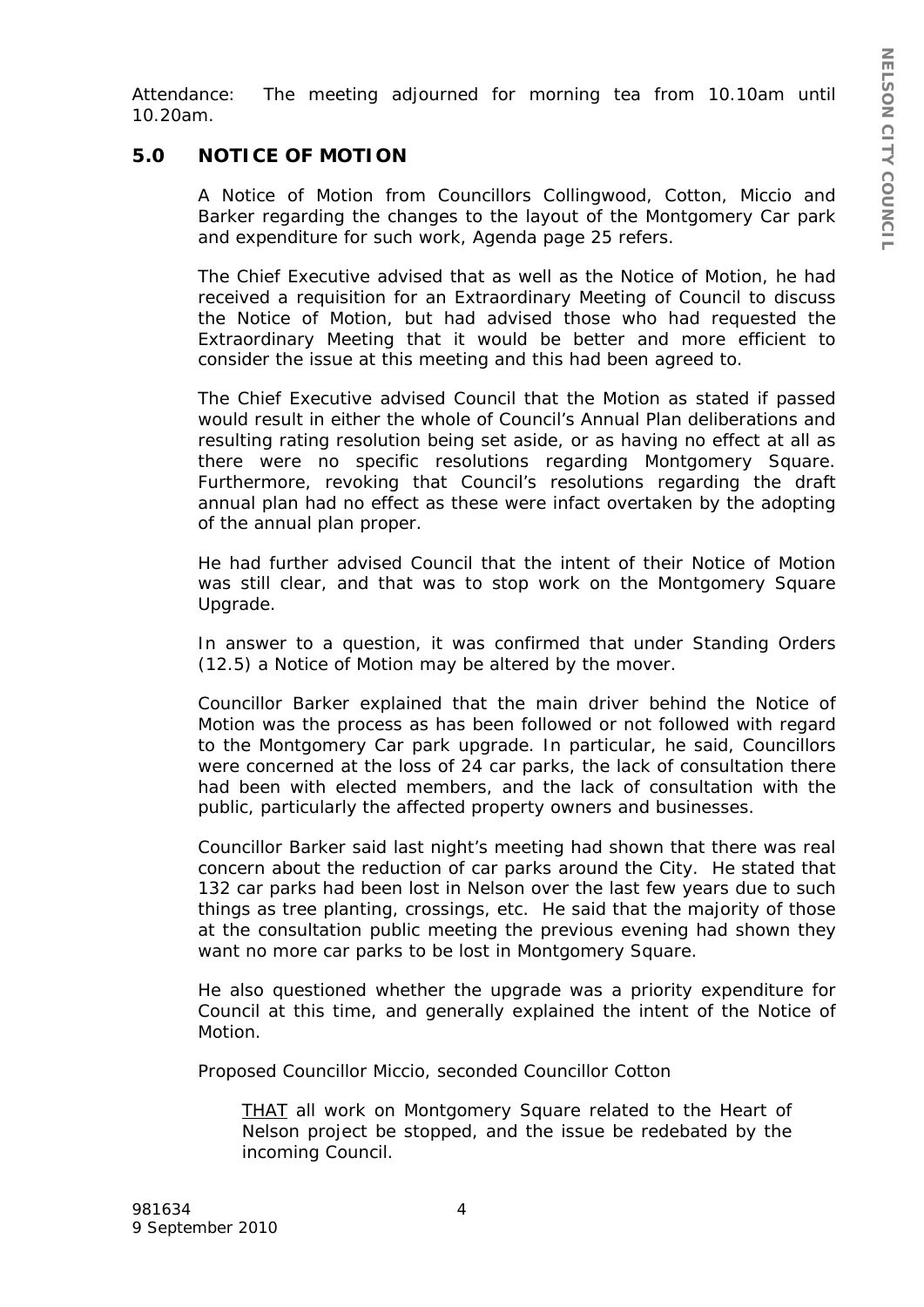Following the moving and seconding of this motion, the meeting then received a presentation from Isthmus, the consultants tasked with designing the upgrade for Montgomery Square.

A powerpoint presentation was made by David Irwin and Robin Simpson.

Following the presentation, the Council discussed the motion and the presentation just received. There was concern expressed that the proposal now set out by Isthmus was significantly different to the sketch that had appeared in the Heart of Nelson Strategy.

It was explained that the sketch was just that – just an indication of what could be done, not necessarily what would be done.

Since work had started on the project, the designers had come up with the present concept, which they felt met all the objectives of the Heart of Nelson Strategy for this area.

In answer to a question from Councillor Holmes, the Consultants said that the new design was better suited to the sunshine patterns for that part of Square.

Councillor Holmes disagreed and produced photographs he had taken showing how a design following the original sketch in the Heart of Nelson Strategy would work better regarding sunshine.

Councillor Cotton said to create green spaces in a car park would result in more cars circulating that car park trying to find a park, and that would increase the air pollution in that car park which would not be conducive to people using the proposed pocket park.

Councillor Collingwood pointed out that she preferred what was proposed in the sketch in the Heart of Nelson Strategy, and that to have an unshaded pocket park in Montgomery Square would not be a very pleasant place to be in high summer. She also questioned the safety of moving the footpath in the Bridge Street entrance to the car park to the other side. She said it would make the situation more dangerous for pedestrians.

In answer to a question, the consultants said that they had worked with the market owner and looked at other markets around the country, and were satisfied that the market would work well with a green pocket park as proposed.

In answer to another question, the consultants said that this was the only part of the Heart of Nelson Strategy that was proposing a new green space.

In answer to a further question, the Senior Executive for Technical Services said as well as the meeting that was held last night, consultation had been had with the Market Manager and Uniquely Nelson, and the consultants would be taking on board all the comments received, including the comments received from Councillors at this meeting today.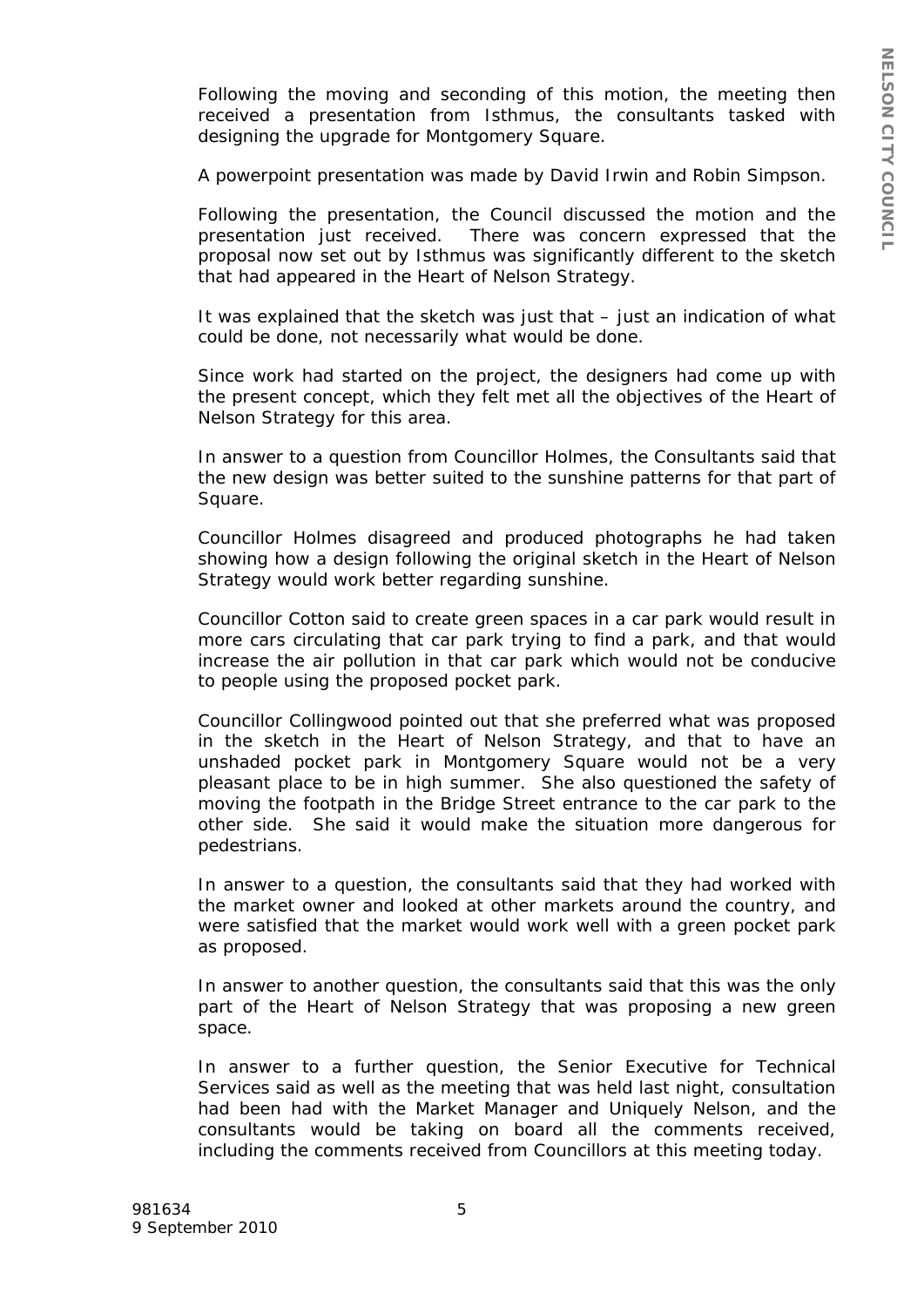In answer to another question, the consultants confirmed that the importance of car parking in Nelson was one of the things they had taken into account when they designed the proposed pocket park.

The Senior Executive Technical Services reminded the meeting that the original concept had allowed for 19 lost car parks.

Councillor McAlpine asked whether any additional car parks would be lost with the Heart of Nelson Strategy as proposed.

In reply, the Senior Executive Technical Services said there were a total of around 103 individual projects in the Heart of Nelson and since no detailed planning on the majority of these had started, that he could not provide an answer to the question. However in reply to a question about the loss of CBD carparks with respect to the landscaping he advised that there will be another three car parks lost within the CBD.

Councillor Reese said that the 24 car parks represented extremely valuable land in the City, and the type of development and what the land was to be used for needed to reflect the value of the land being taken.

The consultants replied that there was enough budget to do what is required (i.e. \$1.2 million).

The Senior Executive Technical Services then gave a brief report on the consultation public meeting held the previous evening (attended by around 35 people), saying that the most raised issue was concern for loss of car parking.

The meeting had also had a presentation by ex-Councillor Seddon Marshall on the land issues, and had concluded with a vote which requested Council not go ahead with the proposal (approximately 6 in favour, 6 unsure and the rest not in favour).

In answer to a question, Mr Louverdis said that if the proposal went ahead, the work would be scheduled for the winter months; end of March, April, May, June period, and it would fit in with the market and businesses to minimise any disruption caused by the work.

In answer to another question, the consultants confirmed that the risk assessment had not been done on the resource consent for the proposed work.

It was also pointed out that the loss of 24 car parks could mean a potential loss in revenue from parking fees of \$30,000 per annum not the \$40,000 being talked about.

The Senior Executive Technical Services also noted that he had no idea where the figure of 132 lost car parks had come from and that this was not true. With respect to the budget the Senior Executive Technical Services confirmed that \$1.2 million has been provided in the Annual Plan for the Montgomery Square upgrade. He noted this was also confirmed to the public at the consultation meeting.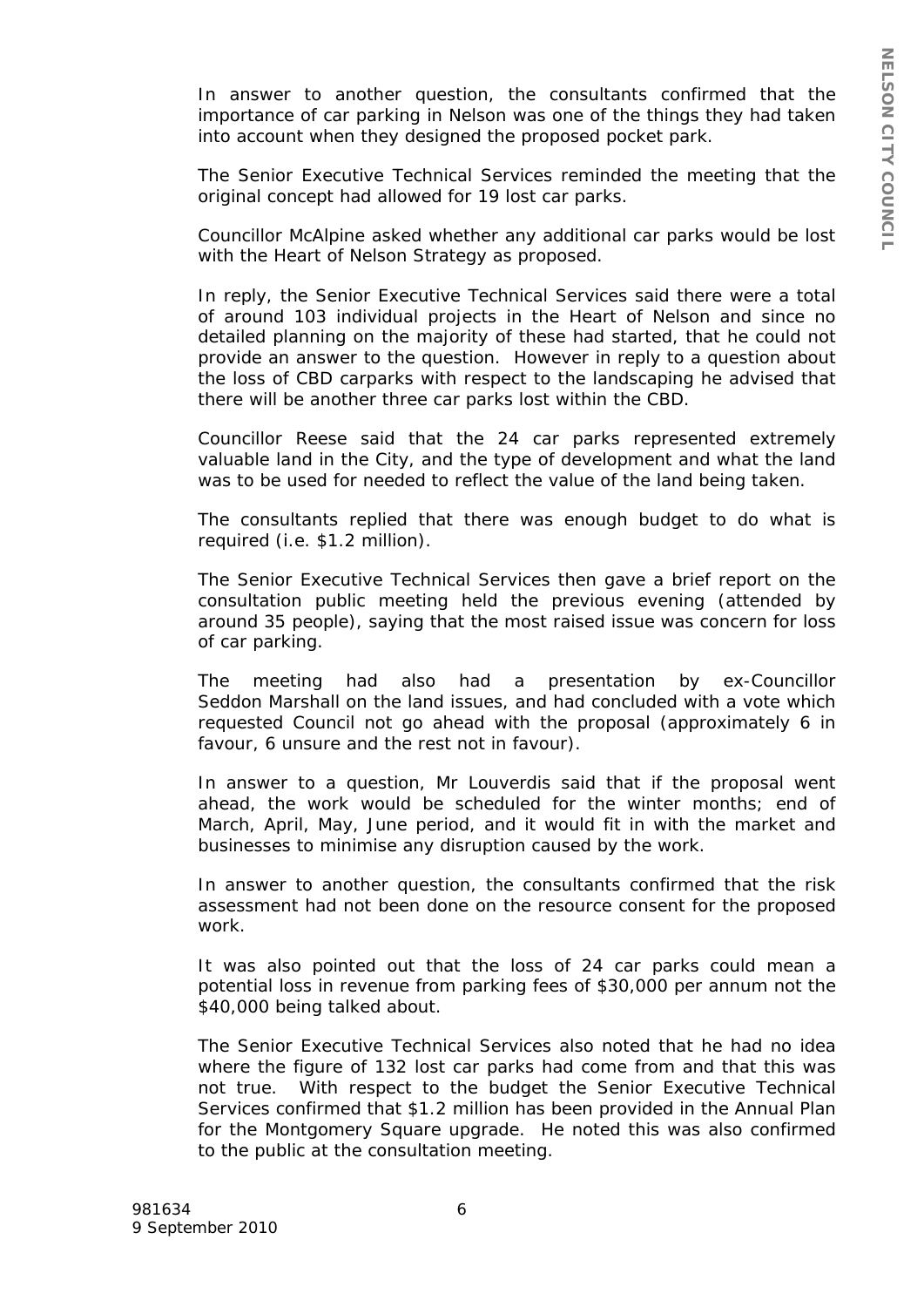The meeting then returned to consider the motion proposed by Councillor Miccio, seconded by Councillor Cotton

*THAT all work around the Montgomery Square redevelopment be stopped, and the whole matter redebated by the incoming Council.* 

After considerable discussion, the motion was put and lost.

Councillor Barker called for a division.

| Barker: Yes      | Henigan: No  |
|------------------|--------------|
| Cotton: Yes      | Holmes: No   |
| Collingwood: Yes | McAlpine: No |
| Miccio: Yes      | Rainey: No   |
|                  | Reese: No    |
|                  | Shaw: No     |
|                  | Thomas: No   |
|                  | McAlpine: No |

His Worship the Mayor: No

Boswijk: Absent

His Worship the Mayor declared the motion lost by eight votes to four.

Attendance: The meeting adjourned for lunch from 12.20pm to 1.08pm.

Following the lunch interval, the meeting turned its attention to the way forward for the Montgomery Square project.

The Chief Executive confirmed that since the motion had been lost, the status quo remained, and the project would continue.

There was some discussion about any amendments that would be made to the plan in light of the consultation.

Resolved

*THAT Isthmus continue with the development of a plan for Montgomery Square, as part of the Heart of Nelson upgrade, taking into account consideration of all the feedback from the various consultation meetings that have been held, and the feedback from Councillors at this meeting, and report the revised design back to Council in two weeks for information only.* 

Thomas/McAlpine **Carried**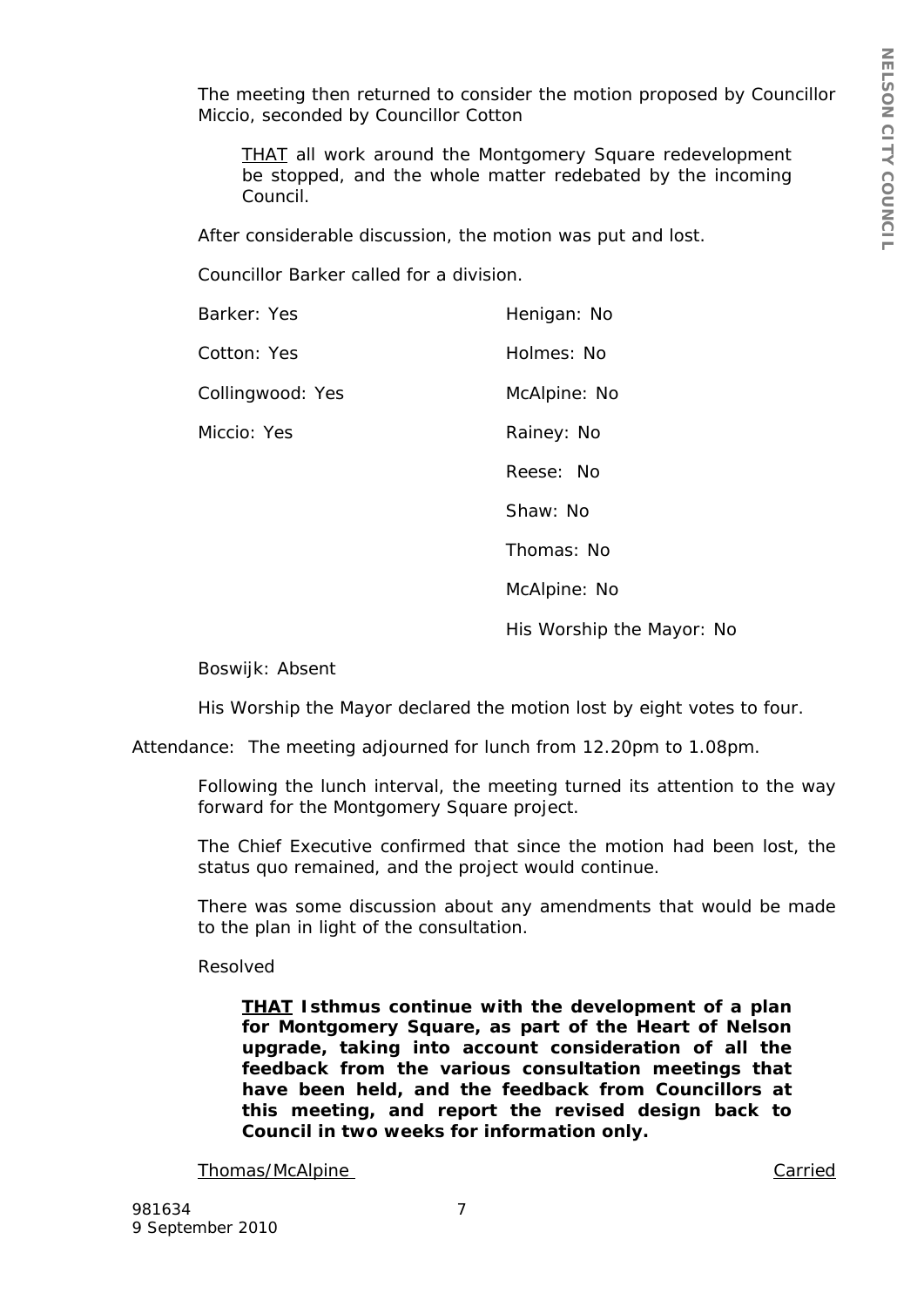Councillor Barker requested that his vote against the motion be recorded.

# **6.0 DISCUSSION OF PUBLIC FORUM ITEMS**

### **6.1 Condition of Banks Giving Access from 226-242 St Vincent Street – Brendon Monk / Nigel McFadden.**

The Senior Executive Technical Services confirmed that a design had been completed at Council's cost, and the estimate was likely to be more than the \$24,000 offered by the residents for the work. The work would however be included as a separable portion in the tender. He said that any work done would have to be done by professional contractors, which would rule out any voluntary work.

Following a discussion, it was agreed that the work would be tendered and once prices are known an approach would be made with the residents to see how the cost of the work, if greater that \$24,000 could be recovered from the residents, including the use of a targeted rate.

It was confirmed by Council that the full costs of the work, as per Council policy, rests with the residents.

## **6.2 Nelson Region Gateway Sculpture Trust Project (Haulashore Island)**

His Worship the Mayor said that no decision was required from Council at this time, and Mr Greenhough had just been reporting on progress.

### **6.3 Splash – Festival of Fountains**

Attendance: Councillor Holmes declared an interest and took no part in this part of the meeting.

It was agreed to note the information from Splash and await an application to the Draft Annual Plan.

### **6.4 Montgomery Car park**

Mr Dunlop's concerns were noted and would be included as part of the consultation process. The Senior Executive Technical Services however, did confirm the provision of \$1.2 million in the Annual Plan for the Montgomery Square upgrade.

Attendance: His Worship the Mayor left the meeting at 1.49pm, and The Deputy Mayor assumed the chair.

# **7.0 REPORTS FROM COMMITTEES**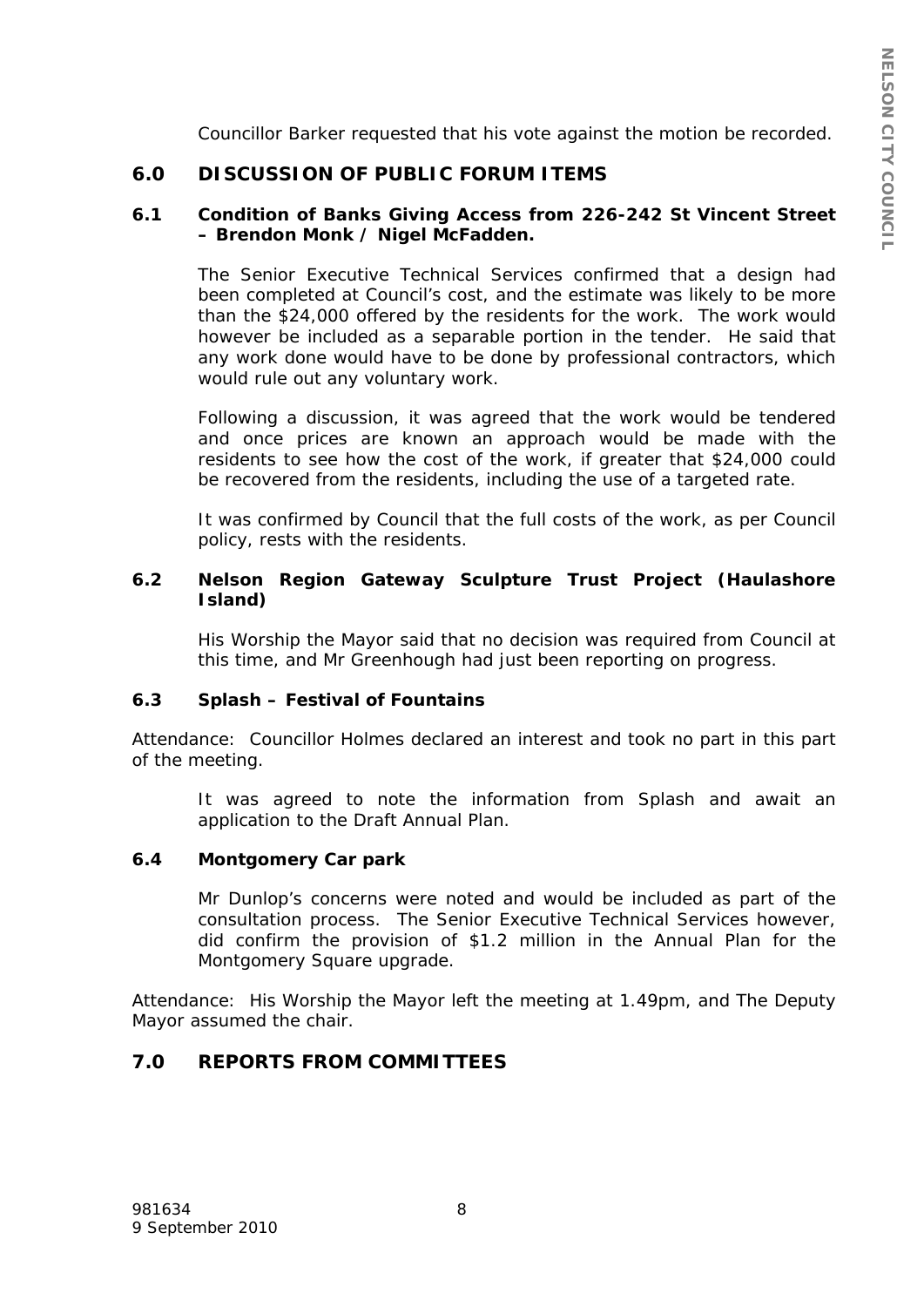## **7.1 Joint Shareholders Committee**

Resolved

*THAT the minutes of the meetings of the Joint Shareholders Committee, held on 30 July and 27 August 2010, be received.* 

Thomas/Reese Carried

## **7.2 Plan Change Committee**

Resolved

### *THAT the minutes of the meeting of the Plan Change Committee, held on 17 August 2010, be received.*

Shaw/Reese Carried Carried Carried Carried Carried Carried Carried Carried Carried Carried Carried Carried Carried Carried Carried Carried Carried Carried Carried Carried Carried Carried Carried Carried Carried Carried Car

The meeting then discussed the recommendations made at the Plan Change Committee.

Attendance: Councillor Barker declared an interest and took no part in this part of the meeting.

Resolved

*THAT the proposed Plan Change 22 to the Nelson Resource Management Plan as in Attachment 1 to report 950375 be adopted and approved for public notification;* 

*AND THAT the Section 32 report for proposed Plan Change 22 as in Attachment 2 to report 950375 be adopted;* 

*AND THAT the Chair of the Plan Change Committee and the Divisional Manager Planning and Consents be given the authority to approve minor technical wording amendments, or correction of errors, to the proposed Plan Change documents to improve readability and/or consistency prior to public notification.*

Shaw/Reese Carried

*THAT proposed Plan Changes 19, 23, 24, 25 and 26 to the Nelson Resource Management Plan as in Attachments 1, 2, 3, 4 and 5 to report 950439, be adopted and recommended to Council for public notification;*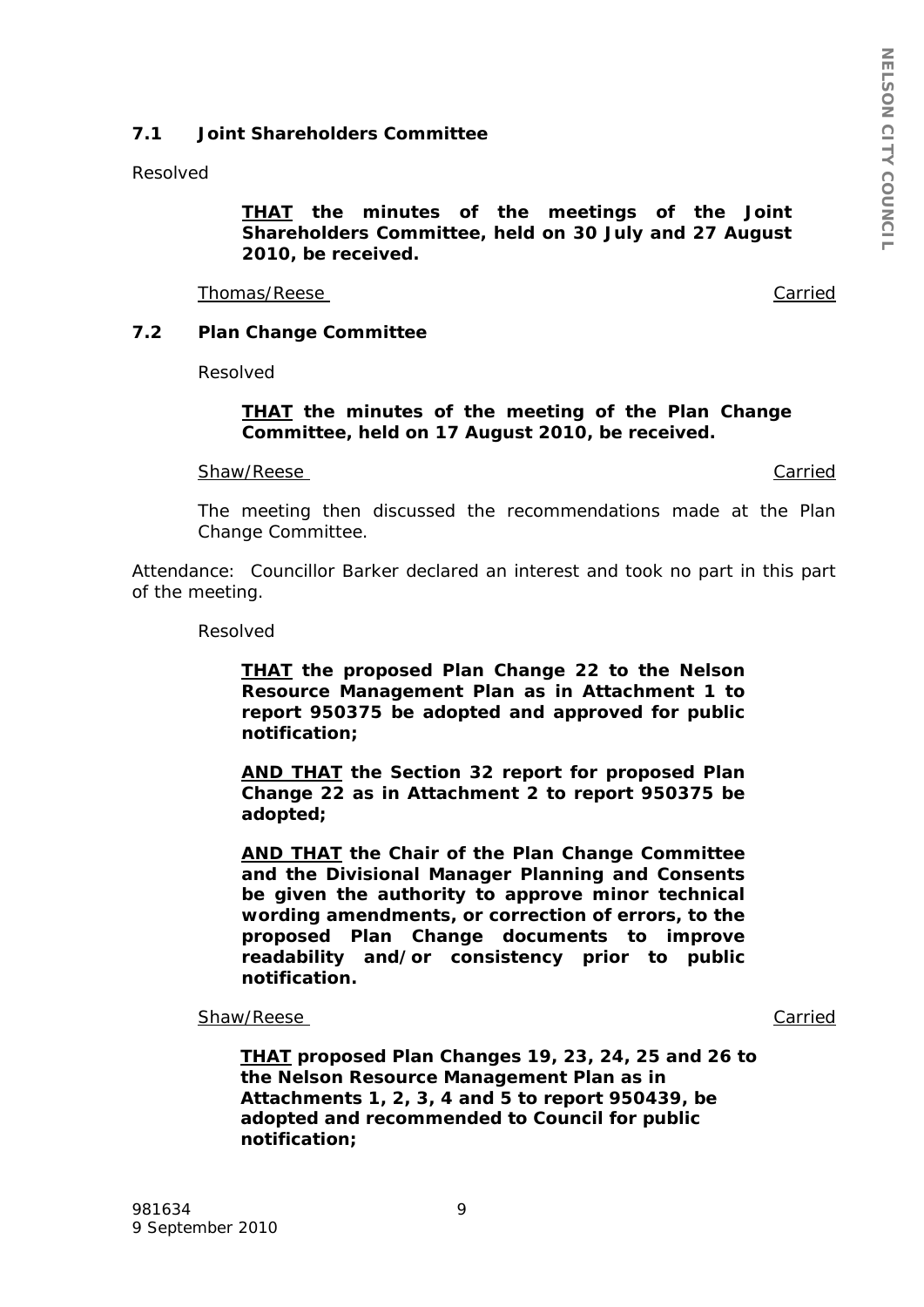*AND THAT the Section 32 reports for proposed Plan Changes 19, 23, 24, 25 and 26 as in Attachments 6, 7, 8, 9 and 10 to report 950439 be adopted;* 

*AND THAT the Chair of the Plan Change Committee and the Divisional Manager Planning and Consents be given the authority to approve minor technical wording amendments, or correction of errors, to the proposed Plan Change documents to improve readability and/or consistency prior to public notification.*

Shaw/Reese Carried Carried Carried Carried Carried Carried Carried Carried Carried Carried Carried Carried Carried Carried Carried Carried Carried Carried Carried Carried Carried Carried Carried Carried Carried Carried Car

## **7.3 Youth Council**

Resolved

*THAT the minutes of a meeting of the Youth Council, held on 23 August 2010, be received.* 

Thomas/Rainey **Carried** Carried Carried Carried Carried Carried Carried Carried Carried Carried Carried Carried Carried Carried Carried Carried Carried Carried Carried Carried Carried Carried Carried Carried Carried Carrie

### **7.4 Founders Heritage Park Committee**

Resolved

*THAT the minutes of a meeting of the Founders Heritage Park Committee, held on 14 July 2010, be received.* 

Holmes/Thomas Carried

## **8.0 PUBLIC EXCLUDED BUSINESS**

### **8.1 Exclusion of the Public**

Resolved

*THAT the public be excluded from the following parts of the proceedings of this meeting in accordance with section 48(1) (a) of the Local Government Official Information and Meetings Act 1987 on the grounds that the public conduct of this part of the proceedings of the meeting would be likely to result in the disclosure of information for which good reason for withholding exists.* 

*i) Nelson City Council Public Excluded Minutes – 26 August 2010* 

*Reasons:* 

*To enable the Council to carry out negotiations or commercial activities without prejudice or disadvantage; or* 

*To protect the privacy of natural persons.*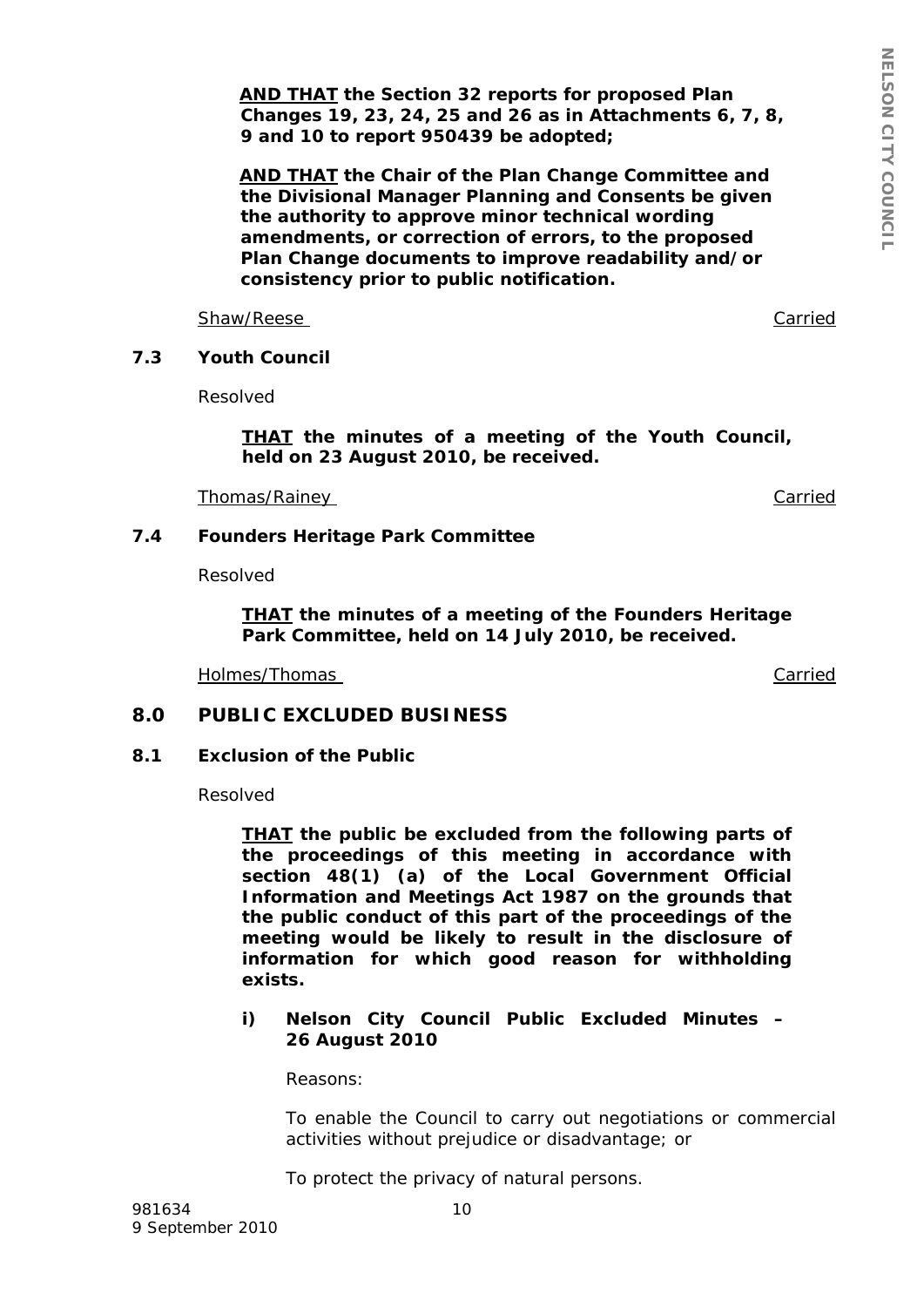# *ii) Acquisition of land Brook Valley*

*Reasons:* 

*To enable the Council to carry out negotiations or commercial activities without prejudice or disadvantage; or* 

*To protect the privacy of natural persons.* 

## *iii) Maitai Club Update*

*Reasons:* 

*To enable the Council to carry out negotiations or commercial activities without prejudice or disadvantage; or* 

*To protect the privacy of natural persons.* 

## *iv) Proposed Purchase of Land for a Walkway*

*Reasons:* 

*To enable the Council to carry out negotiations or commercial activities without prejudice or disadvantage; or* 

*To protect the privacy of natural persons.* 

### *v) Directors fees and Rotations 2010*

*Reasons:* 

*To enable the Council to carry out negotiations or commercial activities without prejudice or disadvantage; or* 

*To protect the privacy of natural persons.* 

### *vi) Joint Shareholders Committee - 30 July and 27 August 2010*

*Reasons:* 

*To enable the Council to carry out negotiations or commercial activities without prejudice or disadvantage; or* 

*To protect the privacy of natural persons.* 

Note: The Recommendations in these minutes were adopted at the 9 August 2010 Council Meeting.

### *vii) Founders Heritage Park Sub Committee – 14 July 2010*

*Reasons:* 

*To enable the Council to carry out negotiations or commercial activities without prejudice or disadvantage; or*